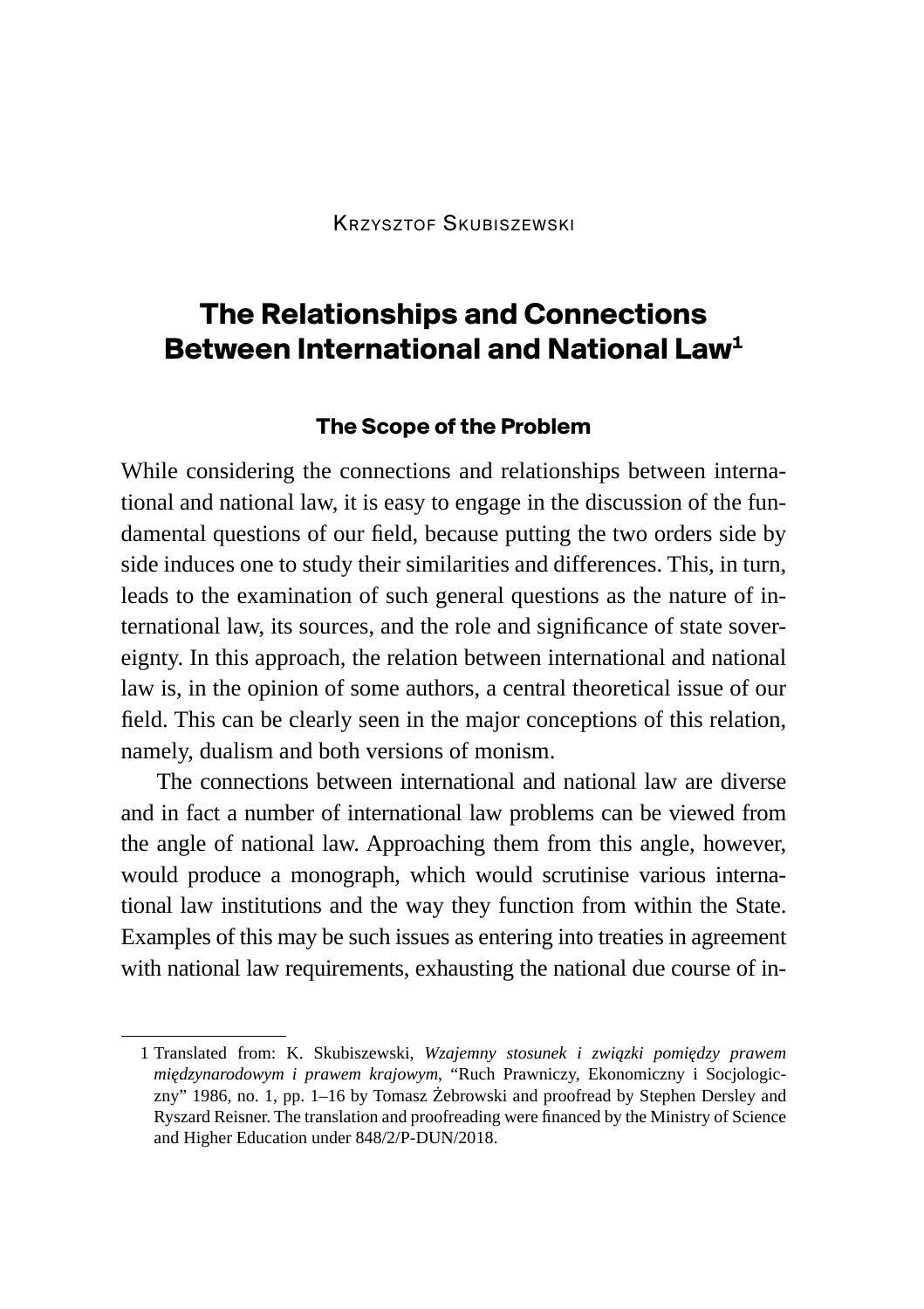stances in the context of diplomatic protection extended by the State to its own citizens, and assuming international responsibility.

When studying the various relationships between international law and the law of a specific State, one must work on the assumption that both kinds of law are positive. This assumption excludes from the subject matter of the present article consideration of the view that takes international law to be a law of nature, or various opinions denying the legal nature to our field. For both the naturalistic and negatory approaches—despite their complete opposition—cause us to lose sight of various questions that call for a resolution each time the relationship between international and national law is studied from the position of legal positivism.

We should focus on the binding force, application and observance of international norms in a national legal order, including conflicts between national and international norms. To ensure a full picture, the opposite question must not be left out, namely the role of national law norms in the international law order. However, the mutual impact of legal orders poses problems chiefly for a national legal order and therefore it is there that the impact is particularly current. For most of the time, national courts (and not international ones) and national administration (and not the international one) face the question of whether the matter they are about to rule on has been regulated in the other legal order (i.e. the international one) and specifically how to resolve a possible conflict between a national norm and an international one. It is true that the law of nations faces similar problems in this area. International organs have had to give their opinion more than once regarding if and to what extent national law is adequate for a specific international-law relation, but these are in fact very rare situations. In other words, there is no — and cannot be any — symmetry in this respect between national and international law. The positioning of the latter in the former is an almost daily problem in the law of every State. The opposite situation—the application and observance of a national norm in the international law order—is a problem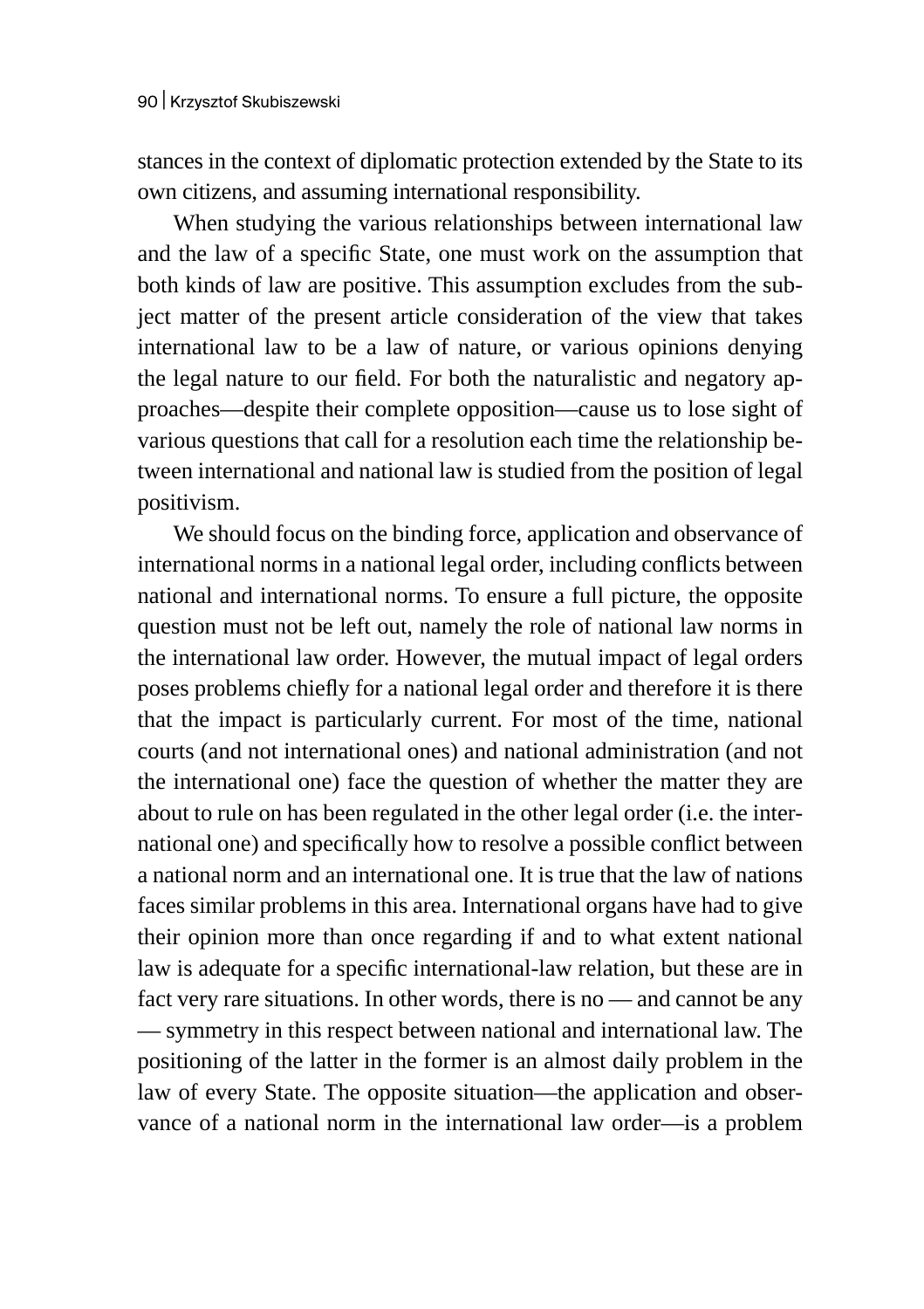of much smaller proportions. Hence, it is necessary to focus on how international law permeates the legal order of a State and what helps and what hinders its full implementation there.

National law is to be taken to mean the law enacted by the State; in those legal systems where customary law still plays a role, it is to include customary norms recognised by the State and applied by State courts. Other legal orders are not covered by this study. In particular, it does not discuss possible connections and relationships between the law of nations and the law developed by other communities than state ones, especially by religious ones: Jewish, Canon, Islamic and other kinds of law. The increasing penetration of the interests of a human individual by international law makes the correlation between it and the law of a religious group extend beyond purely academic interests. This may be especially true of Canon Law since the Holy See and Vatican State are subjects of international law.

#### **The Impact of One Law on the Other**

As shown above, our problem first of all concerns the enforcement of international norms in a national legal order; a parallel problem—the application of national norms in the international legal order—is much less significant. This is not to say that there is no correlation between one law and the other on another plane, even with a certain predominance of national law. This other plane is the flow of the same matter and content between international and national law. A dissertation published in 1840 reads that "one lends to and supplies the other with building materials."<sup>2</sup> A quite surprising thing to say, as at that time the scope of matters regulated by international law was still rather narrow. Yet, the author of the quoted words had already noticed a number of issues regulated by both one and the other law. In his opinion, this mutual exchange is observed

<sup>2</sup> H.C. von Gagern, *Critik des Völkerrechts. Mit praktischer Anwendung auf unsre Zeit*, Leipzig 1840, p. 6.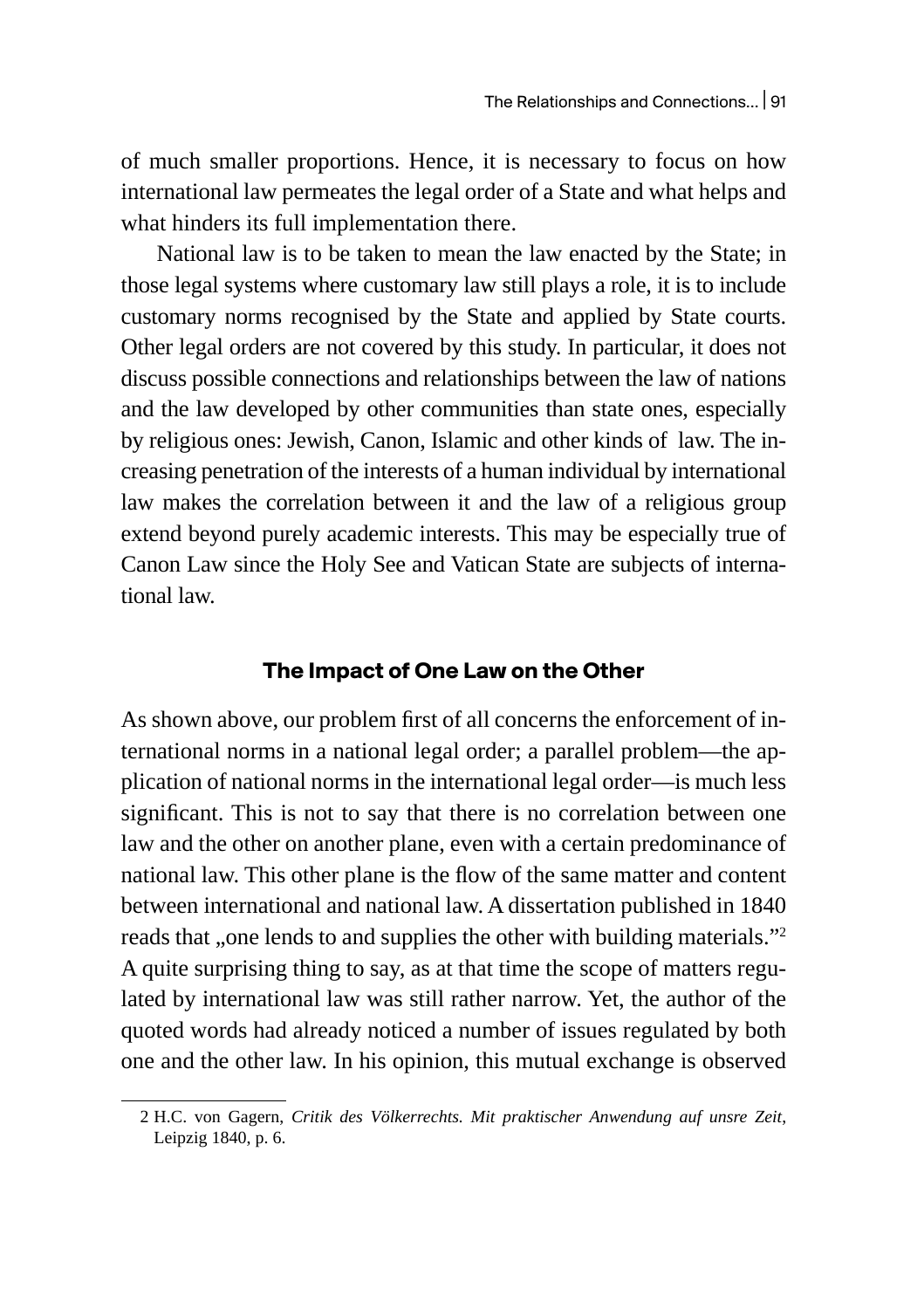especially in federations and confederations, but it is also found in relation to such problems as conquests, overseas colonies, currency, credit, banking, postal service, railways, passports and outlaws.<sup>3</sup>

When generally discussing specific issues, many authors notice the mutual impact of one law on the other in terms of content and, thus, their interrelationship, with the latter being variously understood.<sup>4</sup> Sometimes national law is seen as having a great impact. Some Soviet authors see the impact of national law on international law in the very fact that the latter is made by States. They also emphasise the role of "progressive systems of law" in the development of international law.<sup>5</sup>

Naturally, the conceptions and ideas that have arisen in various States, or even ready-made solutions adopted in national law, make their way into treaties in large numbers when a treaty becomes an instrument of national law unification or serves to develop, reform and improve national law. When included in treaties, the norms of labour, commercial and transport law, or laws for the protection of the fundamental interests of an individual (human rights), follow models developed in this or that national legal system. However, a treaty is never a mere repetition of the norms in force in a State. It is supposed to contribute to the improvement of the law in a given field, or even writing it anew. In fact, an example is hard to come by of a unifying treaty that would be limited to merely reflecting the law already in force in a State. Such a treaty would rather always take on a law-making role by influencing the way law is shaped in that State. This means that national law is internationalised—its norms are of treaty provenance, being a result of work conducted in the international arena, serving the purpose of developing

<sup>3</sup> Ibidem, pp. 11–12, 17.

<sup>4</sup> E.g. D.B. Lewin, *Osnoionoje problemy mieżdunarodnogo prawa*, Moskwa 1958, Ch. IV, § 2, stresses the mutual impact of both kinds of law. E.R. Huber, *Deutsche Verfassungsgeschichteseit 1789*, vol. 5: *Weltkrieg, Revolution und Reichserneuerung*, Stuttgart 1978, discussing the Weimar Republic constitution, writes about the interrelationship between the constitution (political system) of the State and the "international order" in which the State remains included.

<sup>5</sup> G.I. Tunkin, *Osnovy sovriemiennogo miezhdunarodnogo prava*, Moskwa 1956, Ch. I, § 3.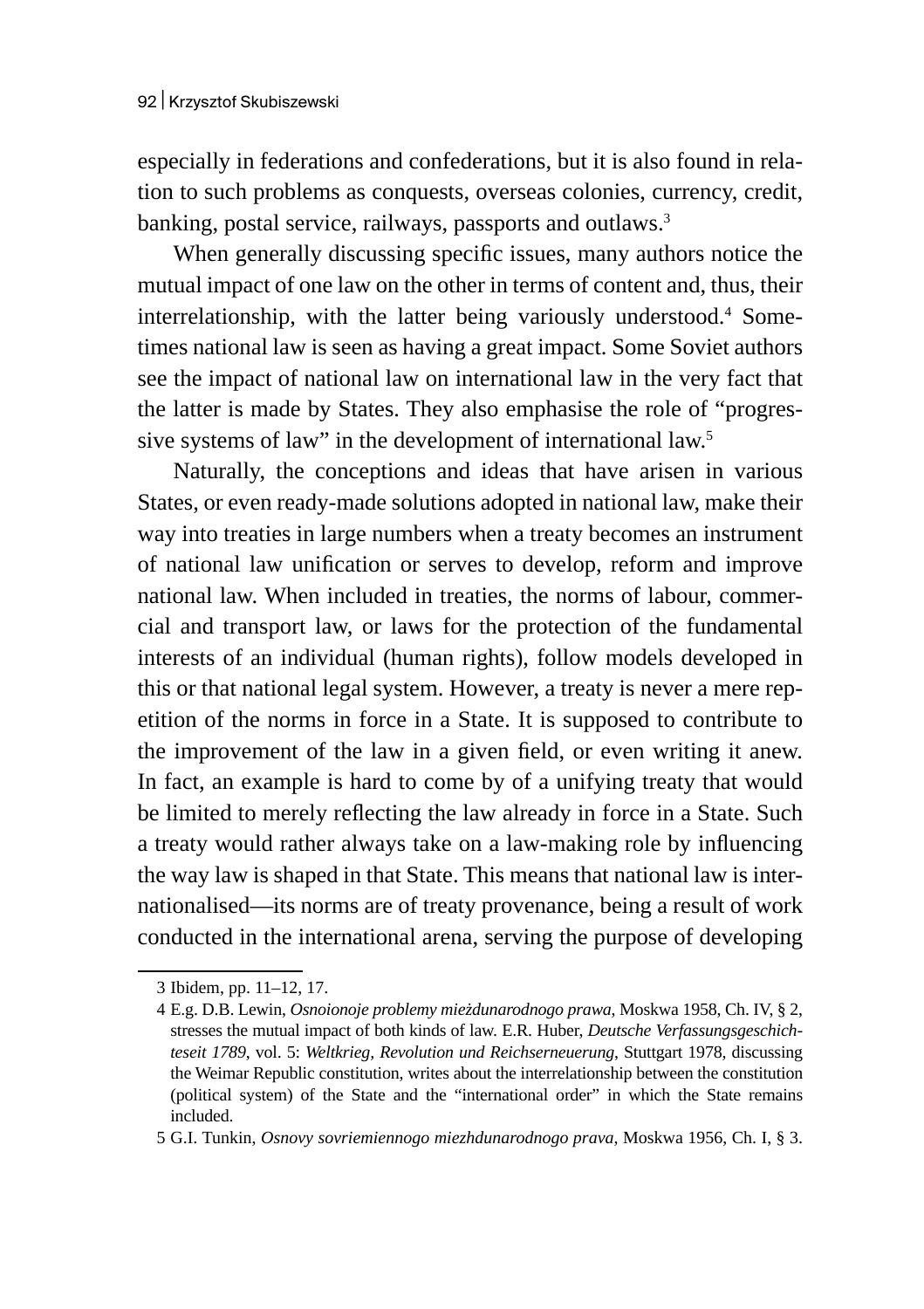national law—by bi- or multilateral negotiations, at international conferences or in international organisations.

A State sometimes legislates on matters that are international par excellence, e.g. diplomatic and consular law, the conclusion of treaties, etc. Such legislation will not have much significance for international regulation if a given branch of law is stabilised, especially if it has been internationally codified. Formerly, when multipartite treaty law was far less developed, such national legislation influenced the practice of other States and gradually brought improvements to customary law, for instance, in the field of diplomatic privileges and immunities or maritime law. In the last-mentioned field, also today, the pressure of national solutions on international norms is easily seen. The reason for this is not the absence of international regulation, but rather the strong desire of many States to revise all of international maritime law and the questioning of many of its norms, not excluding its fundamental principles (3rd UN Conference on Maritime Law).

# **The Enforcement of International Norms in a State: Problem Origins, Difficulties and Obstacles**

From the historical perspective, the convention of applying and observing international law in a State is a matter of a relatively recent origin. While many other issues belonging to our field were discussed in detail in the literature of the 16th, 17th and 18th centuries (even earlier examples can be cited), the relation of the law of nations to national law was not exhaustively considered before the beginning of the 20th century. $^6$ 

<sup>6</sup> H. Triepel, *Völkerrecht und Landesrecht*, Leipzig 1899. On pp. 3–7, he expresses his views on the fragmentary treatment of the question by the literature published hitherto. In the same year as Triepels book, a dissertation by Wilhelm Kaufmann was published entitled *Die Rechtskraft des internationalen Rechts und das Verhältnis der* Staatsgesetzgebungen *und der Staatsorgane zu demselben*, Stuttgart 1899. Contrary to Triepel's, Kaufmann was not rigorous about differentiating both legal orders.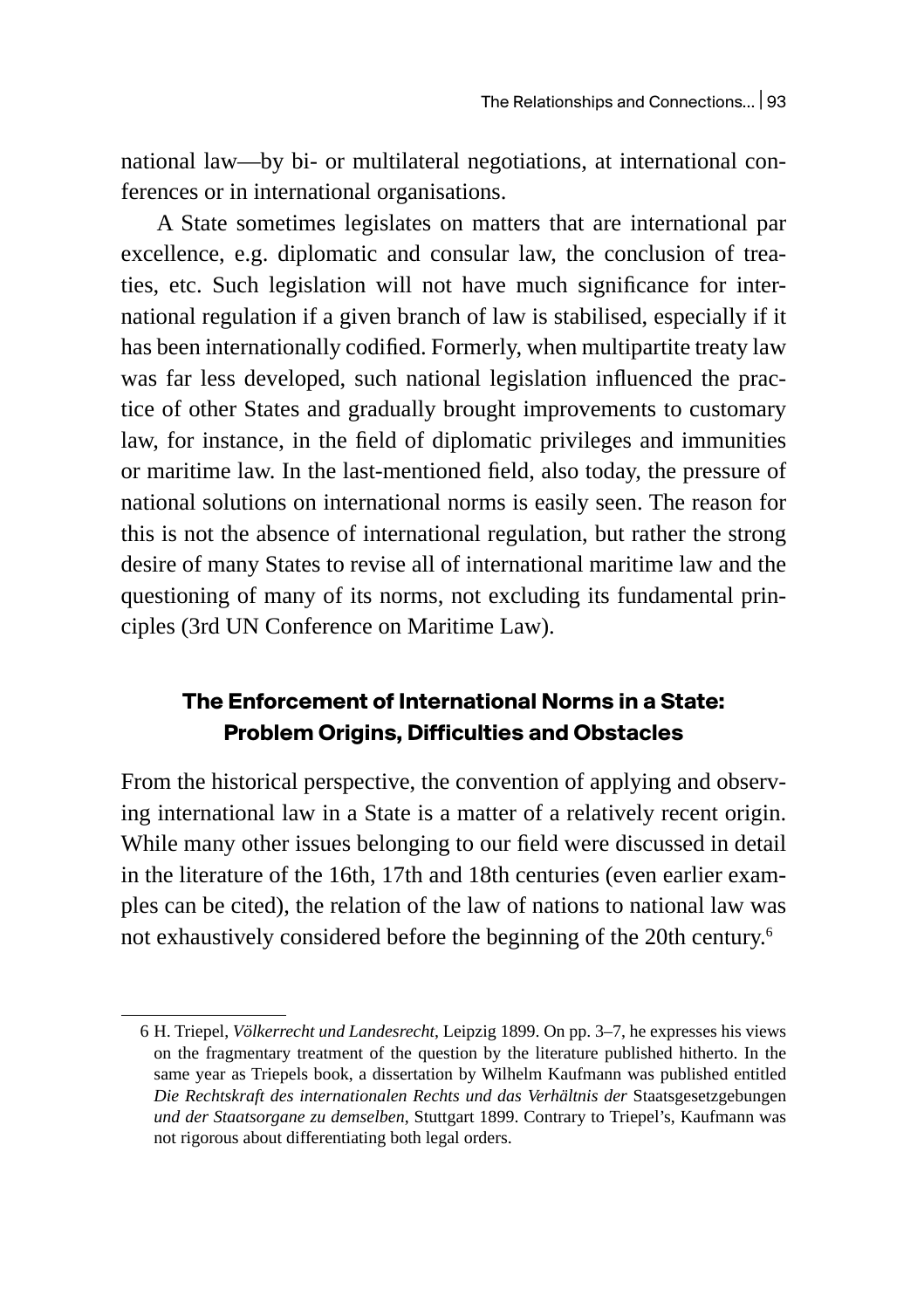Historically, international law developed as a legal system that was primarily meant to separate the power of sovereign States and divide the jurisdiction of their contiguous organs.<sup>7</sup> It also regulated agreements, legations and conflicts between States (these are the oldest areas covered by international law). However, other spheres of State activity were regulated much later; on a larger scale this was done only recently. Importantly, the separation of power and jurisdiction, as well as the regulation of agreements and wars between sovereigns, did not for the most part require respective norms to be given expression in the legal order of a State. The application and observance of international law was the business of monarchs and States in exclusively or almost exclusively external relations, and as such did not require any domestic legislative activity. When, however, such a need did exceptionally arise, regulations were enacted to help the situation, such as national laws of old on the treatment accorded to foreign envoys and legations.

The situation began to change in the 19th century when States entered into an ever-greater number of treaties (including multilateral ones), regulating various matters that until then had been left exclusively to national law. It was increasingly often necessary to harmonise national legislation with international rules and make the latter enforceable at home. Admittedly, English case-law and the authoritative juristic literature had already addressed the question of the relationship between international and national law in the 18th century, which attests to the fact that the issue had become pertinent there. On a larger scale, the problem was only tackled later on.

National organs, in particular courts, as a rule did not obstruct the application of customary international law or at least certain of its rules or

<sup>7</sup> Nonetheless, already in this context, the problem of the relationship between the two kinds of law appears as it always does when the territorial, personal or temporal scope of the binding force or application of national law is determined. Cf. H. Kelsen, *Les rapports de système entre le droit interne et le droit international public*, "Recueil des Cours" (RC), 1926-IV, vol. 14, pp. 227, 250–252, — "Théorie du droit international public", RC 1953- III, vol. 84, p. 1.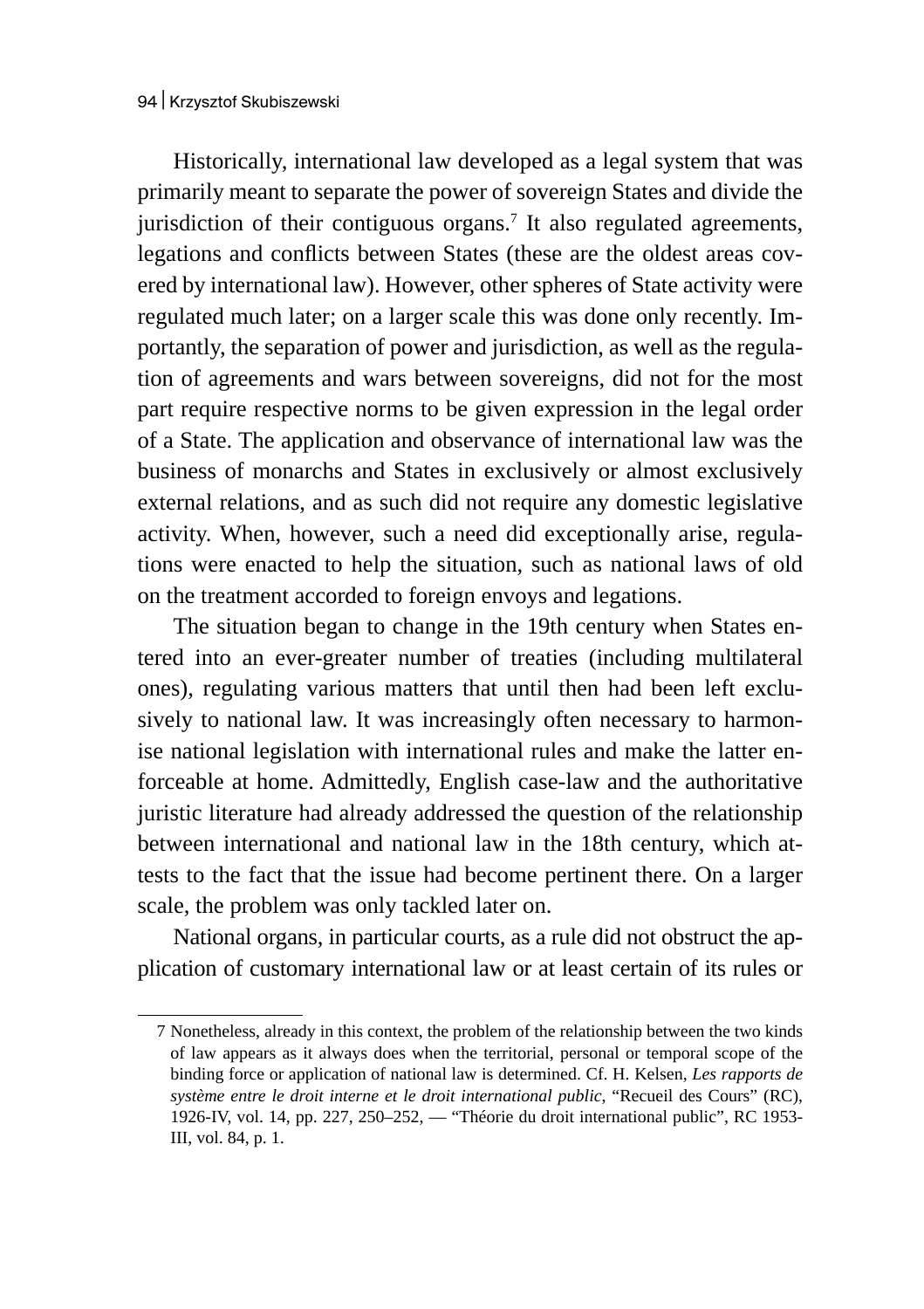principles whenever the case under consideration called for it. A treaty, however, came up against much greater obstacles. They resulted from the emergence of parliamentary democracy, with legislation being taken over by elected bodies and governments becoming accountable to parliaments. A treaty could not be applied within a country immediately after it came into force, for otherwise the head of state and the government (as entities concluding a treaty) would circumvent parliament by enacting laws by way of treaties. Therefore, the constitutional law of many States (not necessarily of the same political system) demanded that in particular those treaties that were to produce effects in internal affairs of a State (because, for instance, they concerned the rights and duties of its citizens or encumbered the State with a financial burden, etc.) had to obtain the consent of parliament before they were ratified. The next step was the rise of the procedure whereby a treaty norm came into force within a State only after an appropriate legislative measure had been taken.

There were (and are) other reasons why it is difficult for international law to penetrate a national legal order. First, state adjudicating bodies are sometimes seen to be inert or somewhat reluctant to go beyond their own law, unless the law expressly says that another law should be applied. Second, in most States, courts are expected to apply statutes, which is sometimes narrowly and literally understood, making courts ready to leave the care for the enforcement and fulfilment of international law provisions to the government. Third, a national authority is not always sufficiently familiar with the international norms that need to be applied to a given case. Contemporary States suffer from the inflation of native legal norms and many adjudicating bodies have difficulties with assimilating the excessive amount of legislation and navigating their way through the maze of national regulations. Is it thus surprising that courts are unwilling to look for grounds for their judgments in international law? The unwillingness is justified for yet another reason: establishing the meaning of a customary international norm sometimes calls for knowledge that many judges and officials do not have. In turn, treaties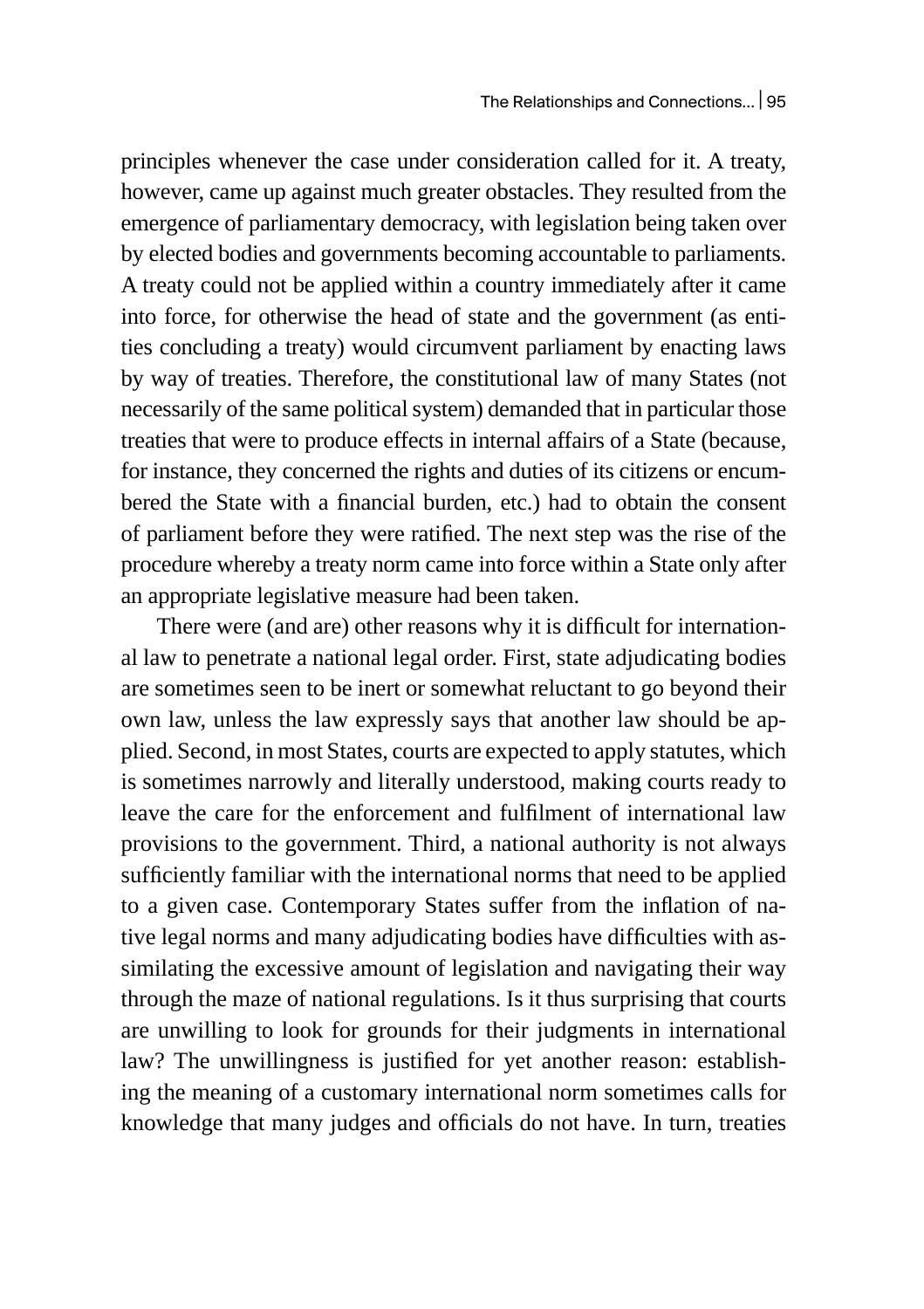are so numerous today that it is not always easy to figure out what each of them regulates. Finally, the official publication of treaties is usually delayed, sometimes for a very long time. By delaying the publication, governments simply prevent the enforcement of a treaty within their respective countries, with even the best will of courts notwithstanding.

At first glance, it would seem that the application and observance of international law in a State should not pose any difficulties. The is the subject of this law, it has international responsibilities; why then would this law not have binding force in the State and be enforced there on an equal footing with national law? This is a complicated matter. The reasons why international law in its entirety is not universally, automatically and by its own virtue made part of every individual state legal order are diverse and have accumulated with time. It cannot be denied that in many States, including those where transformation is in force, the courts apply certain principles of customary international law without express statutory authority.<sup>8</sup> Some countries have incorporated customary law in its entirety, with the national grounds for such a significant measure being sometimes more formal than real. In other States, however, the position of customary norms is less clear and almost everywhere problems arise with the application of treaties and the resolutions of international organisations. To various degrees, the resolution of such problems calls for the initiation of the national legislative process.

<sup>8</sup> Cf. The judgment of an Italian court in Ministry of Defence v. Ergialli, "International Law Reports" 1958–11, vol. 26, p. 732. The judgment relied on the law as it stood prior to the adoption of the Constitution, Article 10. It follows from what J.B. Scott wrote, *The Legal Nature of International Law*, "American Journal of International Law" 1907, vol. 1, pp. 846, 863, he believed that the very fact that customary norms belonged to the law of nations made them an "integral part" of the national law of every State, while the national courts "consciously or unconsciously apply and enforce international law rules."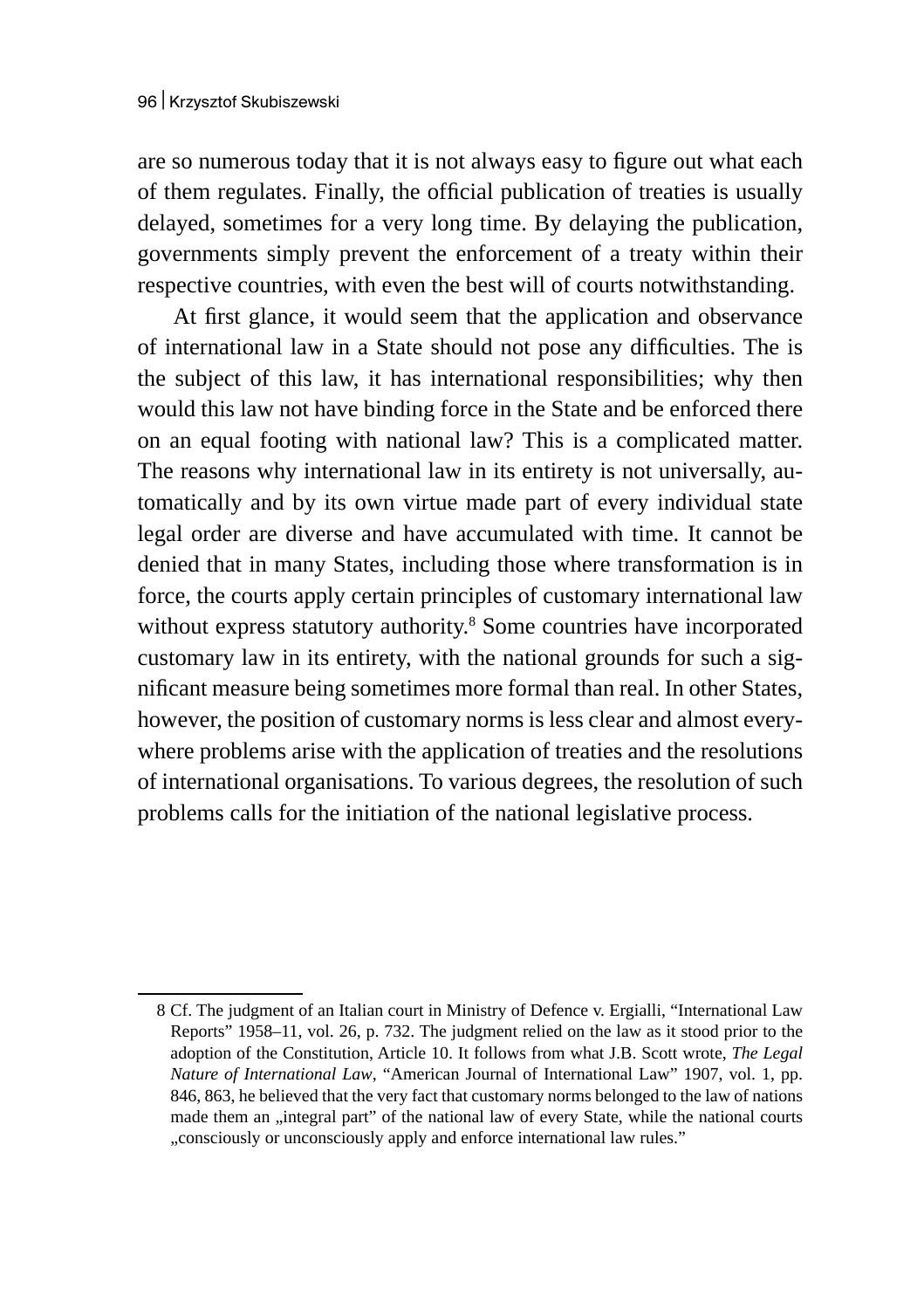## **The Enforcement of International Norms in a State: The Diversity of Methods**

A State is under an international obligation to enforce binding inte national-law norms in its domestic law, if the introduction of a given national-law measure is necessary for compliance with such norms. The fulfilment of the State's obligations under international law often requires that public organs in the State apply international norms or—in more general terms—bring about the state of affairs prescribed by these norms. In addition, it is necessary that national law entities comply with these norms. The Hague Permanent Court of International Justice had an opportunity to remind us of "a self-evident principle according to which a State which has contracted valid international obligations is bound to make in its legislation such modifications as may be necessary to ensure the fulfilment of obligations undertaken."<sup>9</sup> Furthermore, the Court emphasised that a State cannot invoke its law and local difficulties to excuse a breach of international obligations.<sup>10</sup>

Nonetheless, the choice of the means adopted to ensure the enforcement of international law in a State is left, at the moment, to the discretion of each State, as international law does not indicate this or that means, despite the fact that the choice of a method may affect the intended result.

Of course, the situation where every State enjoys discretion in the choice of method may change, but exceptions are still very rare and do not alter the overall picture. A treaty may provide (i.e. States may agree in a treaty) that its norms will have a specific place in the national legal order of the contracting parties. In the event that such a provi-

<sup>9</sup> The case of Exchange of Greek and Turkish Populations (1925), "Cour Permanente de Justice Internationale" (CPJI), B, no. 10, p. 20.

<sup>10</sup> In the case of the Treatment of Polish Nationals and Other Persons of Polish Origin or Speech in the Danzig Territory (1932), the Hague Court said that "according to generally accepted principles […] a State cannot adduce as against another State its own Constitution with a view to evadingobligations incumbent upon it under international law or treaties in force", ibidem, A/B, no. 44, p. 24. See also the case of competence of Gdańsk courts (1928), ibidem, B, no. 15, p. 17 and the case of Free Zones of Upper Savoy (1929), ibidem, A, no. 24, p. 29. Earlier this stance was adopted by arbitration court decisions, e.g. in the case of the *Alabama* (1872).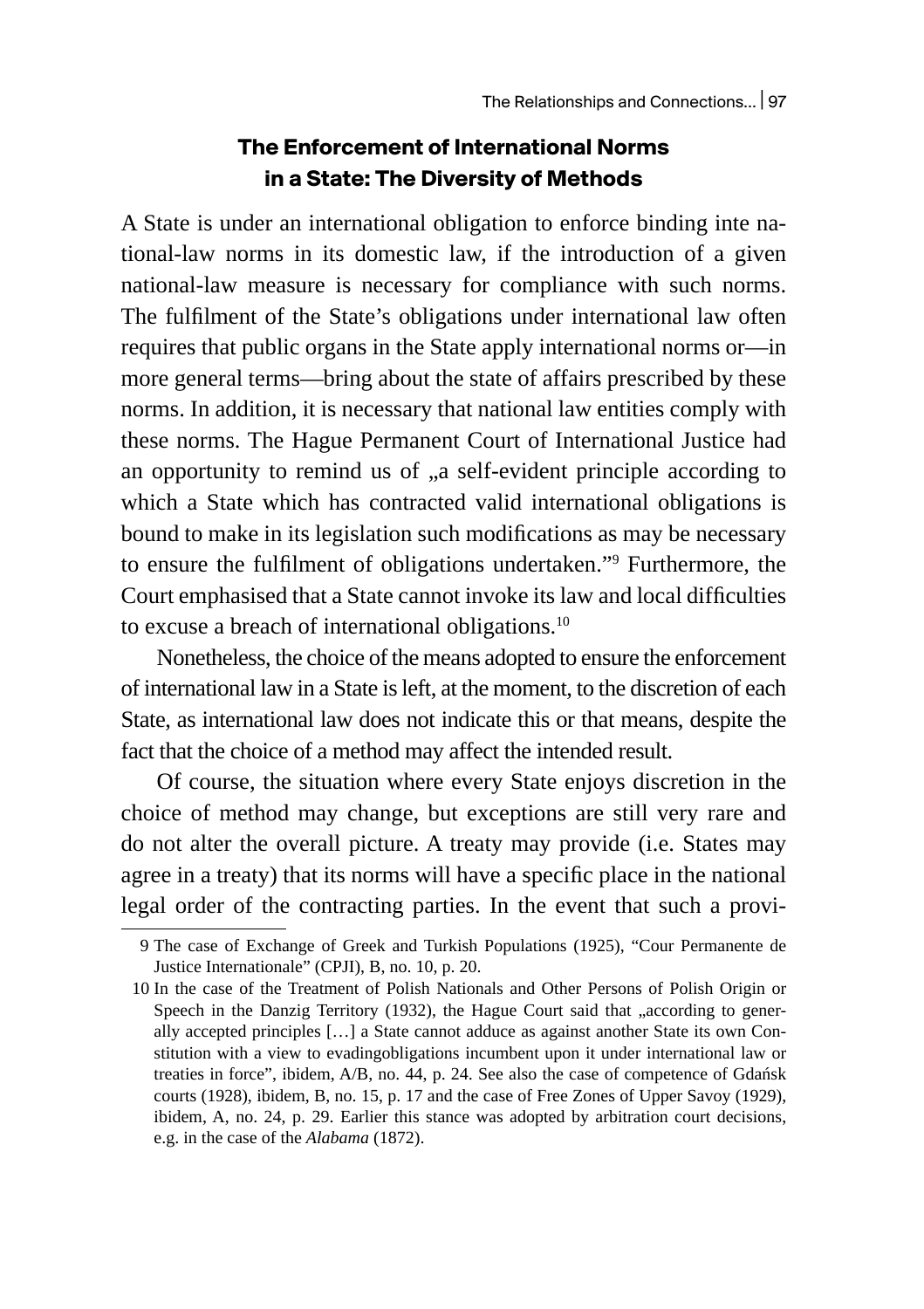sion is made, each contracting party will incur an international obligation (i.e. obligation as against the other contracting parties) to ensure that the treaty occupies the place in the domestic law that is specified in the treaty. The scholarly literature form Western Europe has recently mentioned two examples. These are the European Convention on Human Rights and the treaties establishing the European Communities. As regards the Convention, in some quarters it is held that some of its provisions create an obligation for the parties to incorporate its text verbatim into national law, or at least Section I of the Convention.<sup>11</sup> When considering the place of the EEC Treaty in the law of Member States, the Court of the Communities spoke of the integration of the legal order created by the Treaty with the legal system of Member States. This integration entails an obligation on the part of national courts to apply and observe the common legal order, with national law being barred from abrogating the law derived from the ECC Treaty.<sup>12</sup>

Many of the obligations incumbent upon a State by virtue of international law can be fulfilled only in its own legal order. A number of international-law norms simply require national law to achieve the result intended by them.<sup>13</sup> Many norms, especially in present-day treaties, regulate relations that arise also—or even primarily—within national borders. If such treaties were not to find expression in national legal orders, their conclusion would prove pointless and unnecessary. In most cases, a private person exercises the rights granted to them by international law only through national law. Strictly speaking, an international norm not so much grants a right to an individual as provides that once national law is activated, the individual will acquire the right. Only when a private person has certain procedural rights in the international

<sup>11</sup> H. Golsgong' *Die europäische Konvention zum Schutze der Menschenrechte und Grundfreiheiten*, "Jahrbuch des öffentlichen Rechts" 1961, vol. 10, p. 123, especially pp. 128–129.

<sup>12</sup> Case no. 6/64, Flaminio Costa v. E.N.E.L., *Recueil de la Jurisprudence de la Cour*, 1964, vol. 10, pp. 1158–1160.

<sup>13</sup> H. Triepel, *Völkerrecht…*, footnote 5, p. 271: "Das Völkerrecht bedarf des staatlichen Rechts, um seine Aufgabe zu erfüllen. Ohne dies ist es in vieler Hinsicht ohnmächtig. Der Landesgesetzgeber erweckt es aus der Ohnmacht."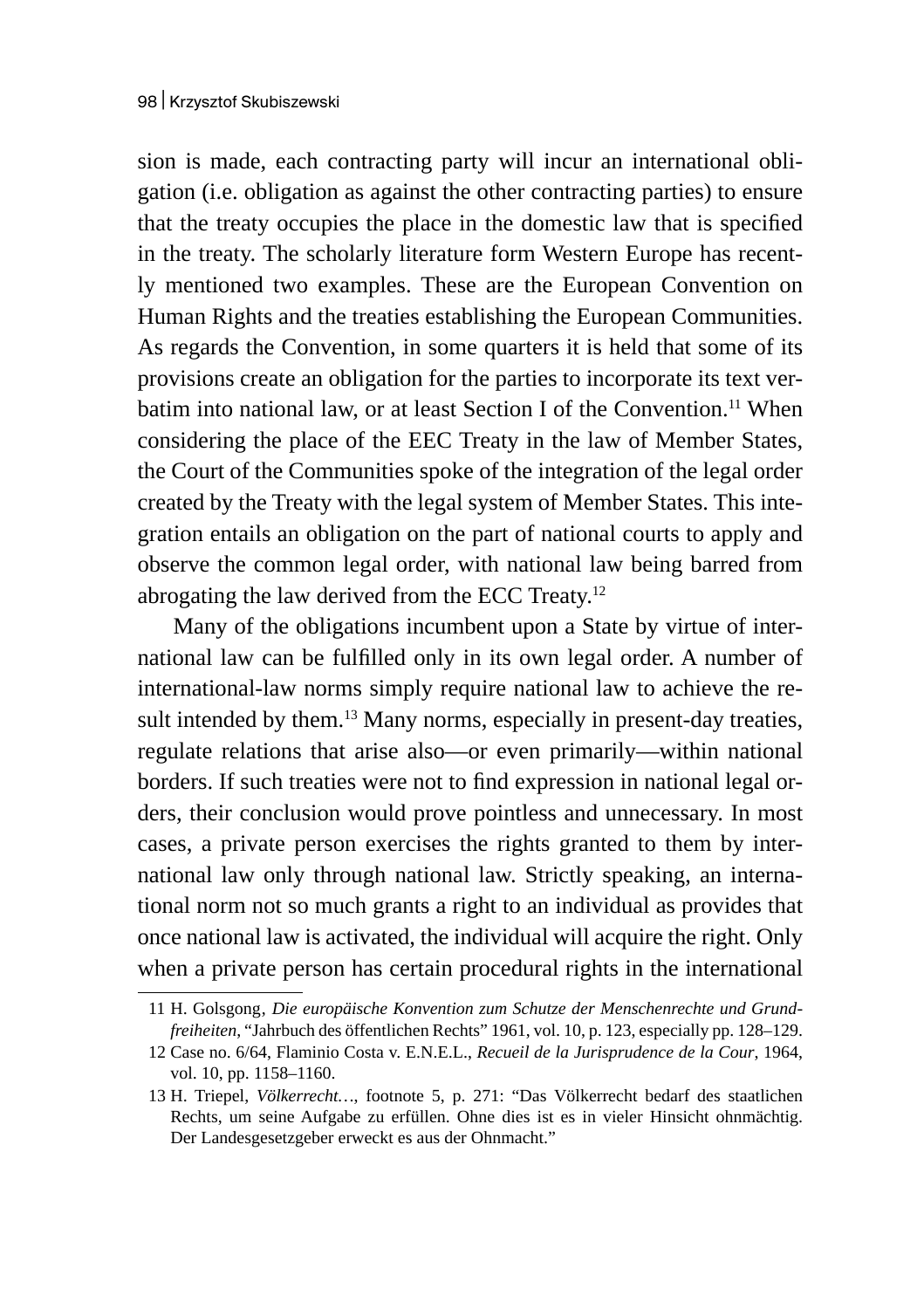forum, e.g. they may file petitions or take advantage of their capacity to be a party to proceedings, etc., or when they are able to file claims arising from international law on their own in an extra-national forum, is the incorporation of relevant international-law norms into national law of little significance. In such cases, these are matters of international law, rather than national law. These are, however, still very rare cases. As a rule, a private person benefits from international law through national law. This situation does not always satisfy the person involved, but nonetheless this is the legal reality.

Gradually, at various times and in various States, national law has developed certain channels (some better, some worse) for importing from international sources everything that needs to be fulfilled in the legal order of the State. The methods existing today for achieving this purpose have been devised by the law of this or that State and not by international practice. The choice of method is driven by various factors. Sometimes it is a desire to underscore the role of international law in the life of a given State, and at other times the legal tradition of a country, or the constitutional balance of power among the governing authorities. Additionally, the choice may simply be made on the spur of the moment and a pragmatic approach will have the upper hand. Interestingly enough, the political system is not a decisive factor in the choice of method. A comparative study of the law of various countries shows that the same method is adopted in different political systems and vice versa—different methods are sometimes employed by countries which have similar political and legal systems.

Thus, two major methods can be considered: the reception of an international-law norm or the incorporation of such a norm into the national legal order without reception. It happens, however, that the methods adopted in various countries lack the simplicity of these two major categories. Some methods do fit precisely into one or other of them. As regards others, it cannot always be said whether we are dealing with the binding force or application of international law without reception or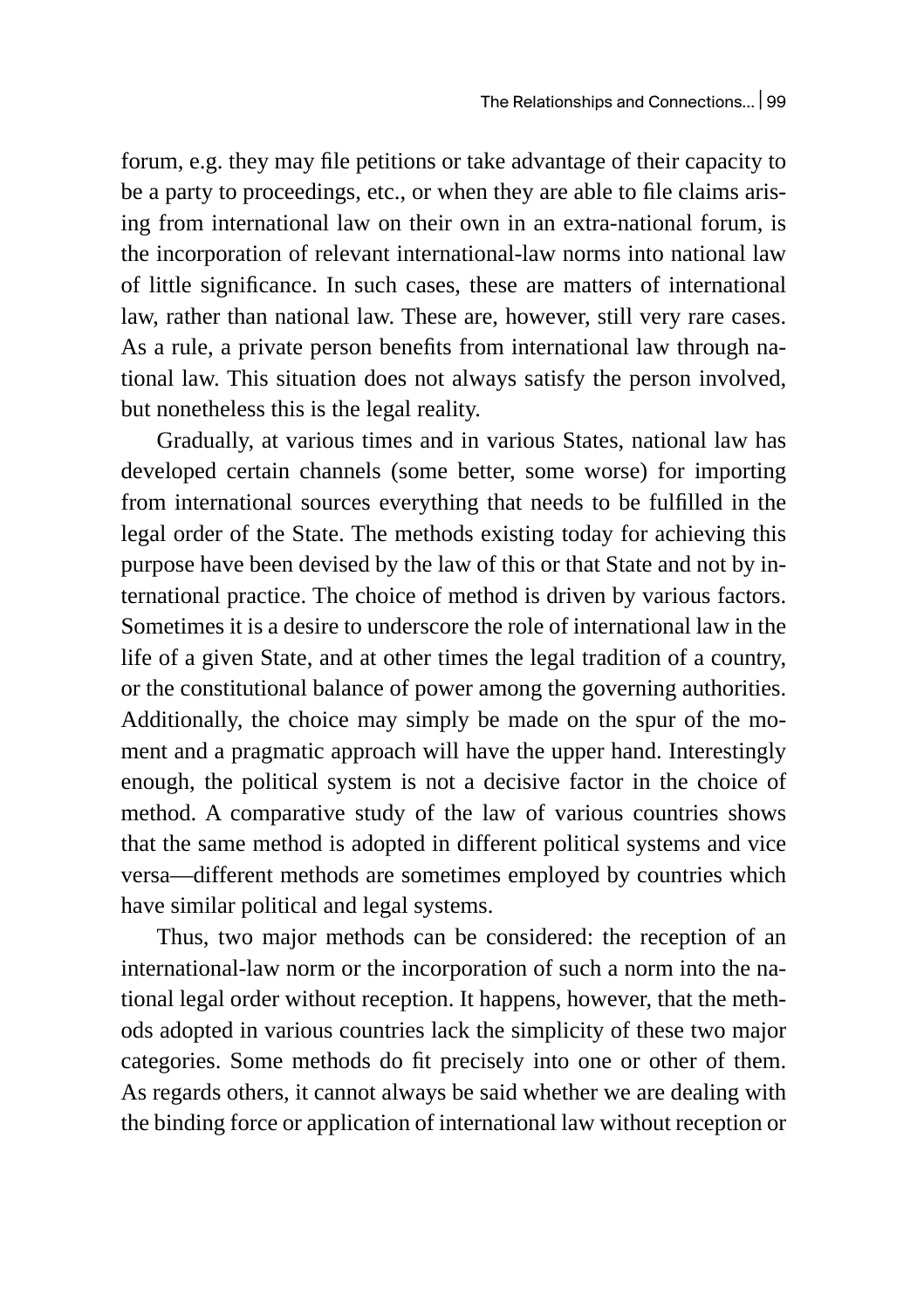vice versa—reception has already taken place and the nature of a norm has been transformed. Such doubts tend to arise in some cases of incorporating large sets of international-law norms, e.g. customary law in its entirety, into a national legal order.

The incorporation of an international-law norm into the national legal order does not always lead to its enforcement within the State. If an international-law norm is in conflict with a national law norm, it is necessary to resolve the conflict in favour of the former. However, this is not what happens everywhere, in spite of the fact that usually a court will try to avoid conflict by adopting an interpretation reconciling both norms. Another difficulty may stem from an international-law norm itself; a norm may not be suitable (due to its wording) or not be designed (due to such an intention of States) for application in a State until executive provisions are enacted. If the State failed to enact them, it would breach its international obligations and possibly the national law. Such situations arise most often with treaties. If a treaty has a programme character, i.e. it makes it incumbent on the State to undertake appropriate legislative steps, upon its incorporation into the national law, competent state bodies have a national law obligation (not only an international one) to enact the norms enforcing the treaty.14

While not adopting the dualistic view that there is an absolute difference between relations and matters regulated by international law and national law, one can hardly deny that international law usually regulates matters that do not figure at all in the national sphere. In other words, these are matters that do not form part of the relations existing between the State and a citizen, between various State organs, or between private persons. Nevertheless, it does happen, and quite often too, that a norm regulating solely interstate relations, or the operations of international organisations, becomes part of a national legal order.

<sup>14</sup> W. Wengler, *Völkerrecht*, vol. 1, Berlin 1964, pp. 464–465; P. Reuter, *Principes de droit international public*, RC, 1961–11, vol. 103, pp. 425, 472, distinguishes between *obligations de comportement* and *obligations de résultat*.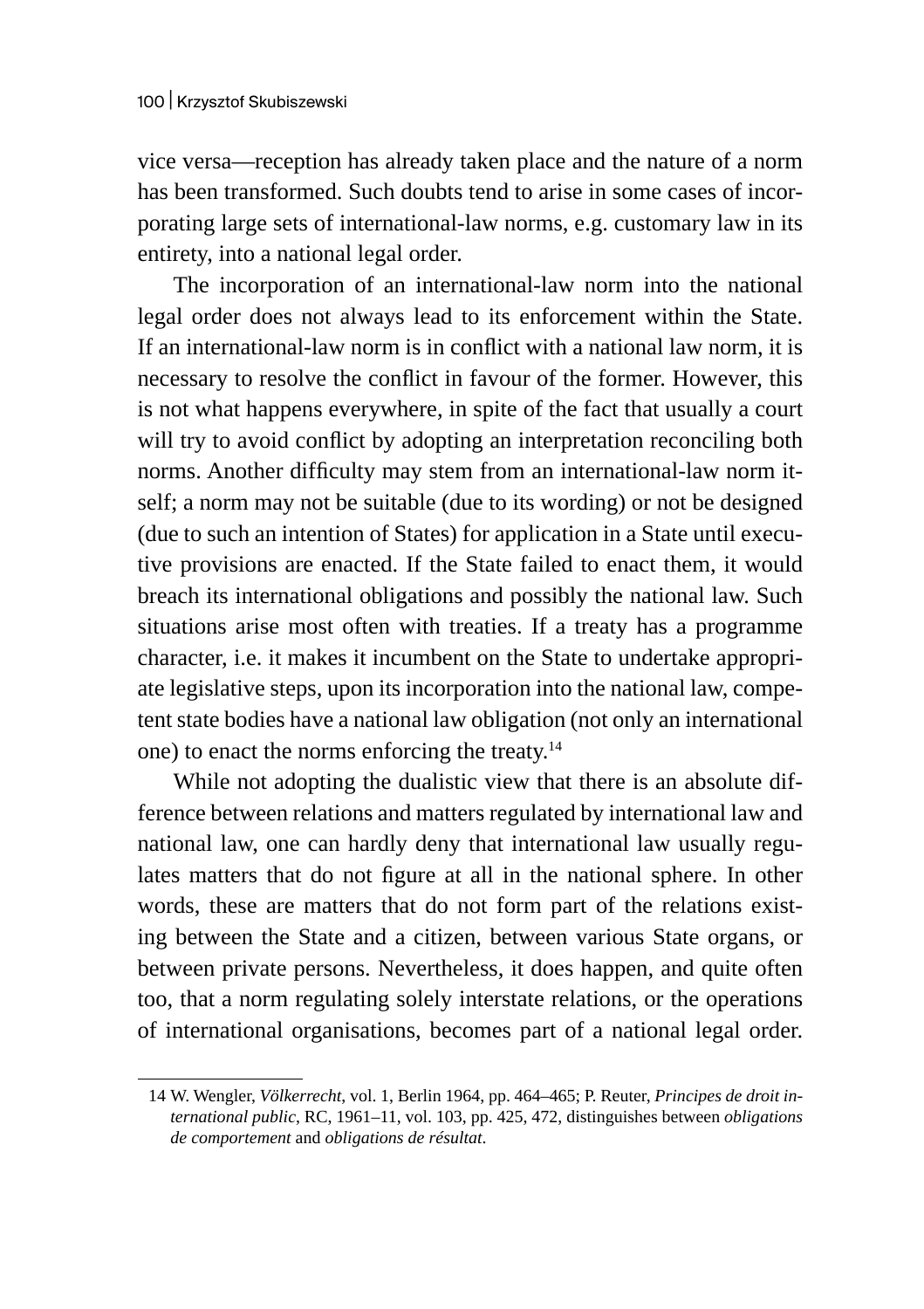For example, the Charter of the Hague Court has been transformed into the law of various countries although very few of its provisions can be observed and applied within a State (e.g. Article 19, granting the justices diplomatic privileges and immunities). A correct distinction is made between treaties that are not intended to be effective in domestic legal orders, because they regulate solely relations between States or the operations of international organisations, and treaties the purpose of which is to , achieve specific results in the internal legal order of the contracting parties."15 The distinction may be extended to cover norms deriving from other sources of international law.

Political treaties, international organisation charters and other agreements concerning strictly international policy are incorporated into national legal orders, despite this being unnecessary. Most of their norms will not be applied within a State, because they are not meant to affect internal relations. Such an incorporation mostly results from the parliamentary supervision of the government. As a matter of fact, however, this supervision could be exercised without any consequences for national law.

## **Unity or Separation of the Two Kinds of Law?**

The phenomenon discussed above can also be viewed from the perspective suggested in the title of this section. The incorporation of international-law norms into a national legal order, including those which do not regulate internal relations within a State, makes them form a certain whole with national law. Can this already be called a unity? When a national-law norm is formulated as a result of transformation—one identical with an international-law norm in terms of content—the similarity of both orders in terms of content is beyond question.

<sup>15</sup> J.A. Winter, *Direct Applicability and Direct Effect: Two Distinct and Different Concepts in Community Lazo*, "Common Market Law Review" 1972, pp. 425, 426.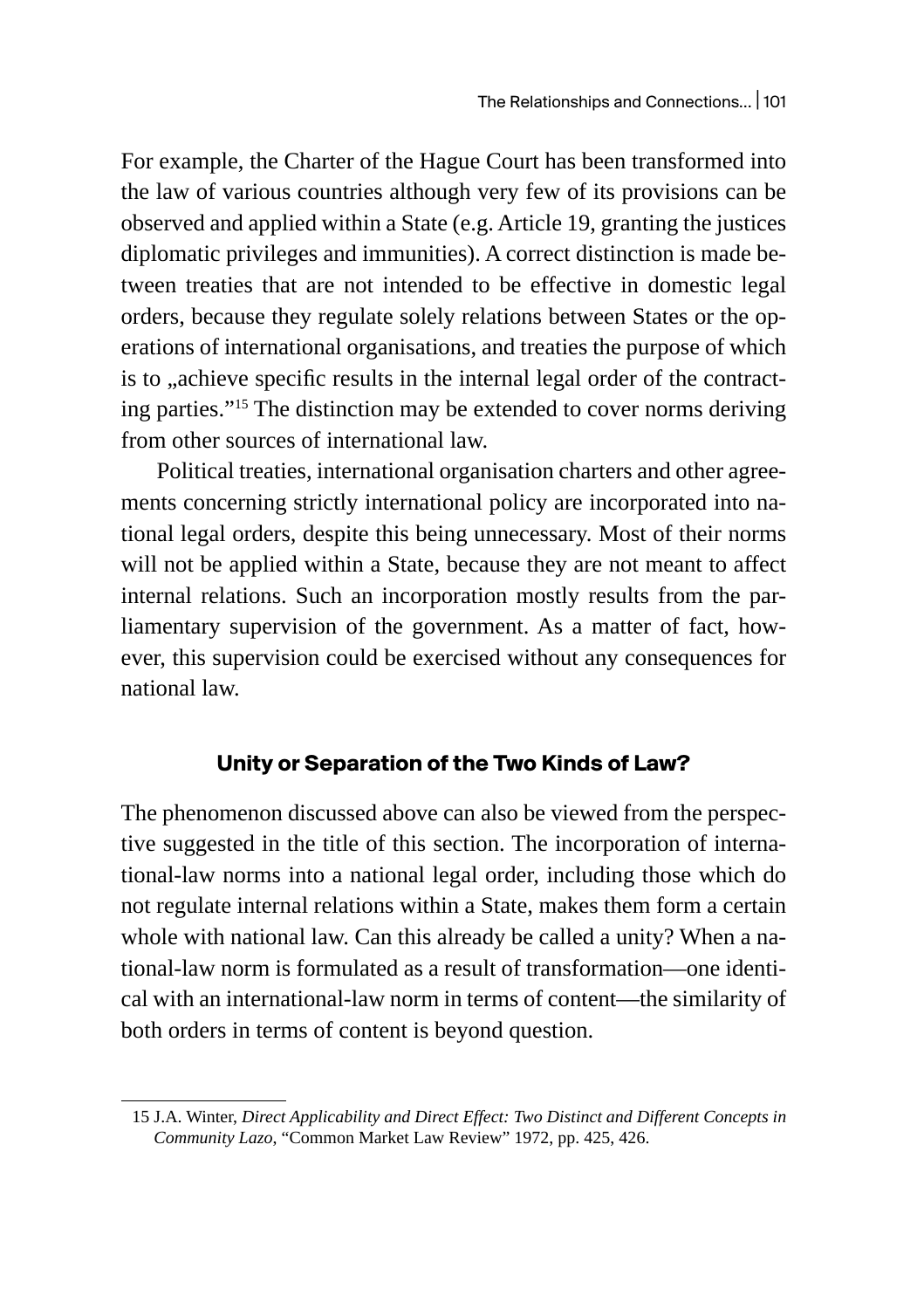However, parallel international and national norms also attest (or possibly even primarily attest) to something else. Since only the activation of the state apparatus makes an international norm bring about the intended results in the national sphere, one can hardly speak of the unity of national law and international law in this respect, or of their belonging to an all-encompassing legal system. In particular, the relationship between international law and national law cannot be described using the federation model in which the law of each federation member is in force alongside federal law, and the federal constitution regulates the relations between both kinds of law, including the relations between the federation and its members. With regard to particular national legal systems, international law does not play the role that a federal constitution does with respect to federation members and their law, nor are there any bodies in the international community that could regulate the relationship between the international and national legal orders.<sup>16</sup>

At first glance, the decisions of the Hague Court seem to support arguments that deny the unity of both kinds of law—international and national. Has not the Hague Court reduced state statutes to the rank of "mere facts, manifestations of will and activity of States?"<sup>17</sup> Such a radical approach has not prevented the Hague Court from examining the conformity of the law of a given State with international law, establishing the content of that law (as a preliminary question) independently of the question of its conformity with the law of nations, or even applying national norms to resolve an international dispute.<sup>18</sup> In the event of conflict between national and international norms, the Court did not hesitate to give precedence to the latter. Hence, the Hague Court by no

<sup>16</sup> Cf. P. Guggenheim, *Traité de Droit international public. Avec mention de la pratique internationale et suisse*, ti I, (2nd ed.), Genève 1967, pp. 54–55.

<sup>17</sup> The case of certain German interests in Polish Upper Silesia (précis), CPJI, A, no. 7, p. 19. The Court explained that it approached the matter "from the perspective of international law" and its own, calling itself an "organ" thereof.

<sup>18</sup> K. Marek, *Les rapports entre le droit international et le droit interne à la lumière de la jurisprudence de la Cour permanente de justice internationale*, "Revue Générale de Droit International Public" 1962, vol. 66, p. 260, in particular pp. 268 ff.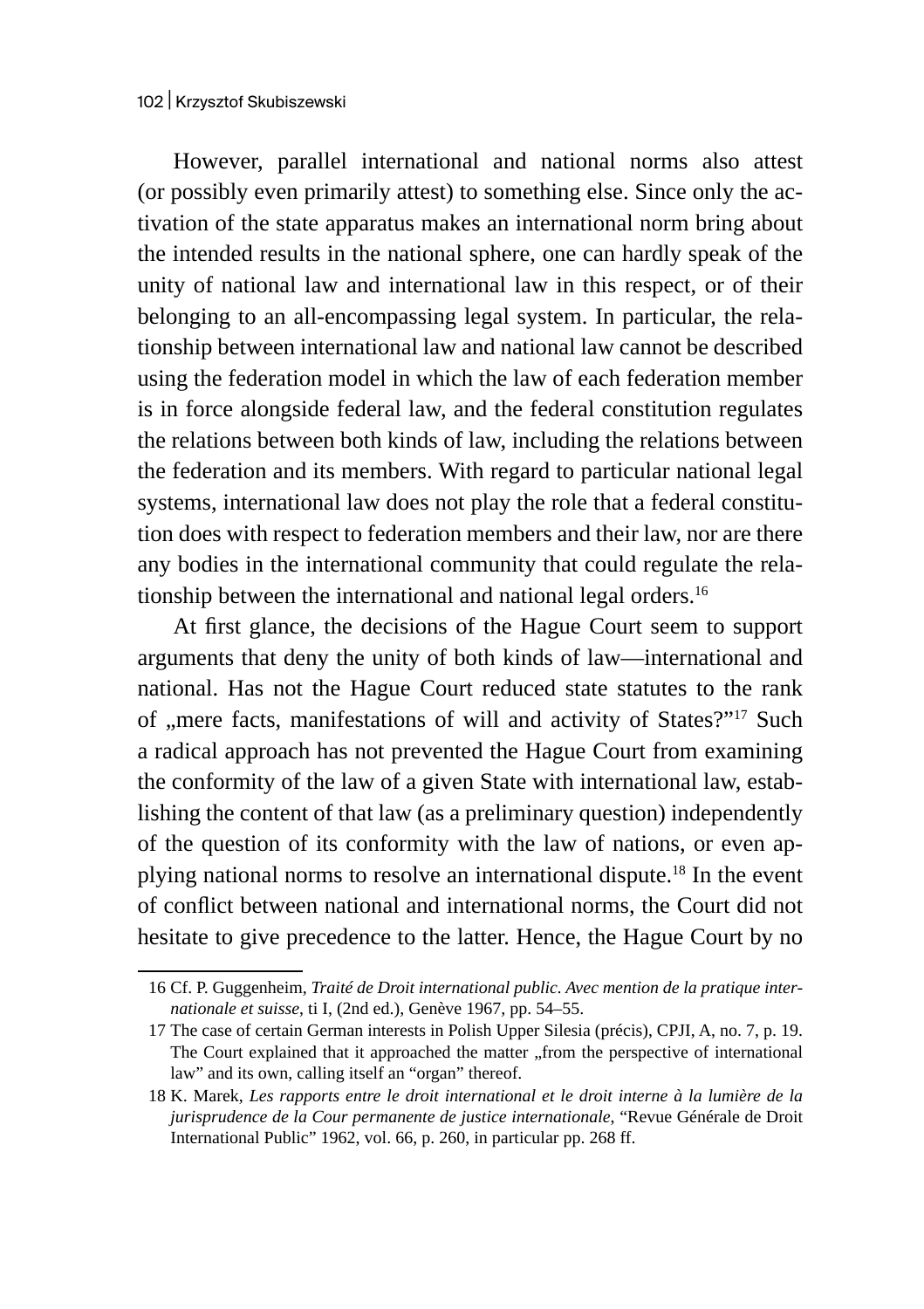means separated both legal orders on the model of the dualist doctrine, but to a large extent approached them as forming a certain whole.<sup>19</sup>

It is practice that best shows how strong the connections between one kind of law and the other are. They are so strong that separating them is not possible, despite the variety of methods for incorporating international law into a state legal order, despite the need to activate national law for this purpose, and despite the frequent differences between the norms of both legal orders and the fact that in certain situations national law is given precedence over international law in some States. Many national-law norms are of international origin; even ones of a constitutional rank. Since the State is, and will remain, the main entity applying international law<sup>20</sup>, national law must conform to international law whereas the executive apparatus of the State should serve international norms as well. The fact that States are subject to international law and their observance of the principle of *pacta sunt servanda* must necessarily reflect upon the problem under consideration. In the event of conflict, logic and the rule of law dictate the primacy of an international norm. Moreover, stable peaceful cooperation between States would hardly be imaginable if national legal orders were not in accord with the international order. $21$ 

This accord argues in favour of the unity of both kinds of law, or that is at least conducive to it. In the opinion of some jurists, both systems are underpinned by the same "general principles of law; in law, the most fundamental principles are common to all its branches […]. Hence, there is no unbridgeable gap between international law and national law."<sup>22</sup> There are authors who draw attention to another aspect of the problem by indicating that the "generally accepted principles of inter-

<sup>19</sup> Ibidem, p. 298.

<sup>20</sup> P. De Vissecher, *Les tendances internationales des constitutions modernes*, RC, 1952–1, vol. 80, pp. 511, 527.

<sup>21</sup> Cf. H. Mosler, *L'application du droit international par les tribunaux*, RC, 1957–1, vol. 91, p. 619, who on page 634 writes even about the unity of legal orders because of the requirements of the peaceful co-existence of States.

<sup>22</sup> D.P. O'Connell, *International Law*, vol. 1 (2nd ed.), London 1970, p. 3.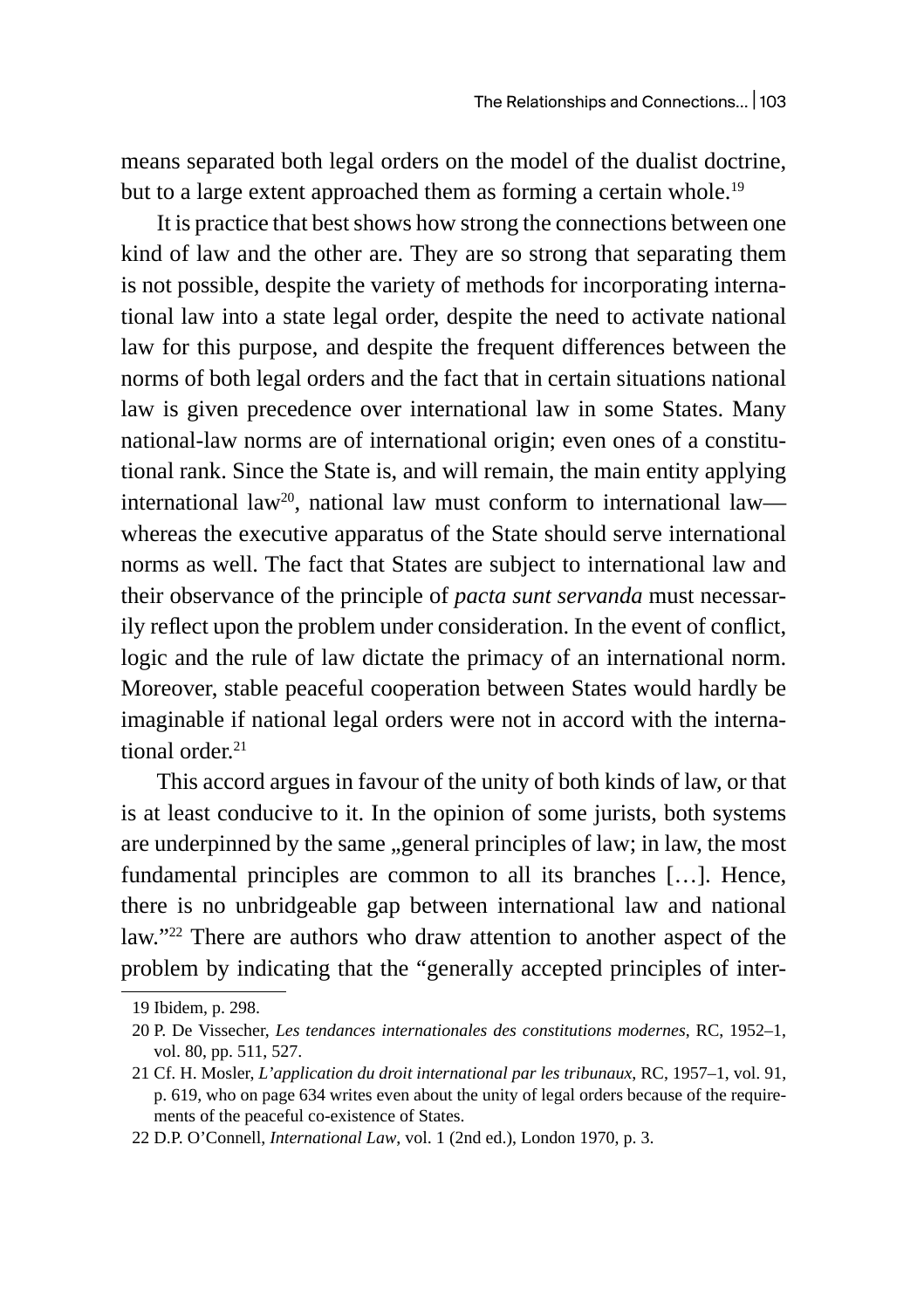national law" are also national-law norms.<sup>23</sup> Both approaches, however, bring about a similar result: a rapprochement between both kinds of law in view of their accord and unity. This result would be achieved in a considerable measure if, in particular States, such general concepts as public order or public policy, which are crucial for the operation of every national system of law, were also to entail an obligation to respect international law.

### **Terminological Issues**

When compared to international law, or sometimes even set in opposition to it, national law is not a clear-cut concept. When using this term, we are guilty of some simplification, because there is no such thing as national law in general. It must be considered in relation to a specific State, often to a specific period of its history, especially as defined by its constitutions. A temporal limitation becomes necessary when at a certain moment of its history a given State adopts a new and different way of regulating the relationship between its law and international law. For example, in 1946, a new French constitution accorded absolute precedence to international treaties over statutes; the Netherlands made significant modifications to the position of international-law norms in its legal system by revising its constitution in 1953 and 1956. More examples could be given, with most of them taking place in the years following the Second World War. Thus, strictly speaking, what should be studied is the relationships and connections between the law of nations and a specific national law.

Nonetheless, a certain generalisation is possible. A comparative analysis shows that most issues related to the problem at hand are common to all or almost all state legal systems: these issues appear in na-

<sup>23</sup> E.A. Korovin, *Nekotoriye osnovniye voprosy sovremenney teoriy mezhdunarodnogo prava*, "Sovetskoye Gosudarstvo i Pravo" 1954, no. 6, p. 35. Korovin's view was criticised by Tunkin (ibidem, footnote 4).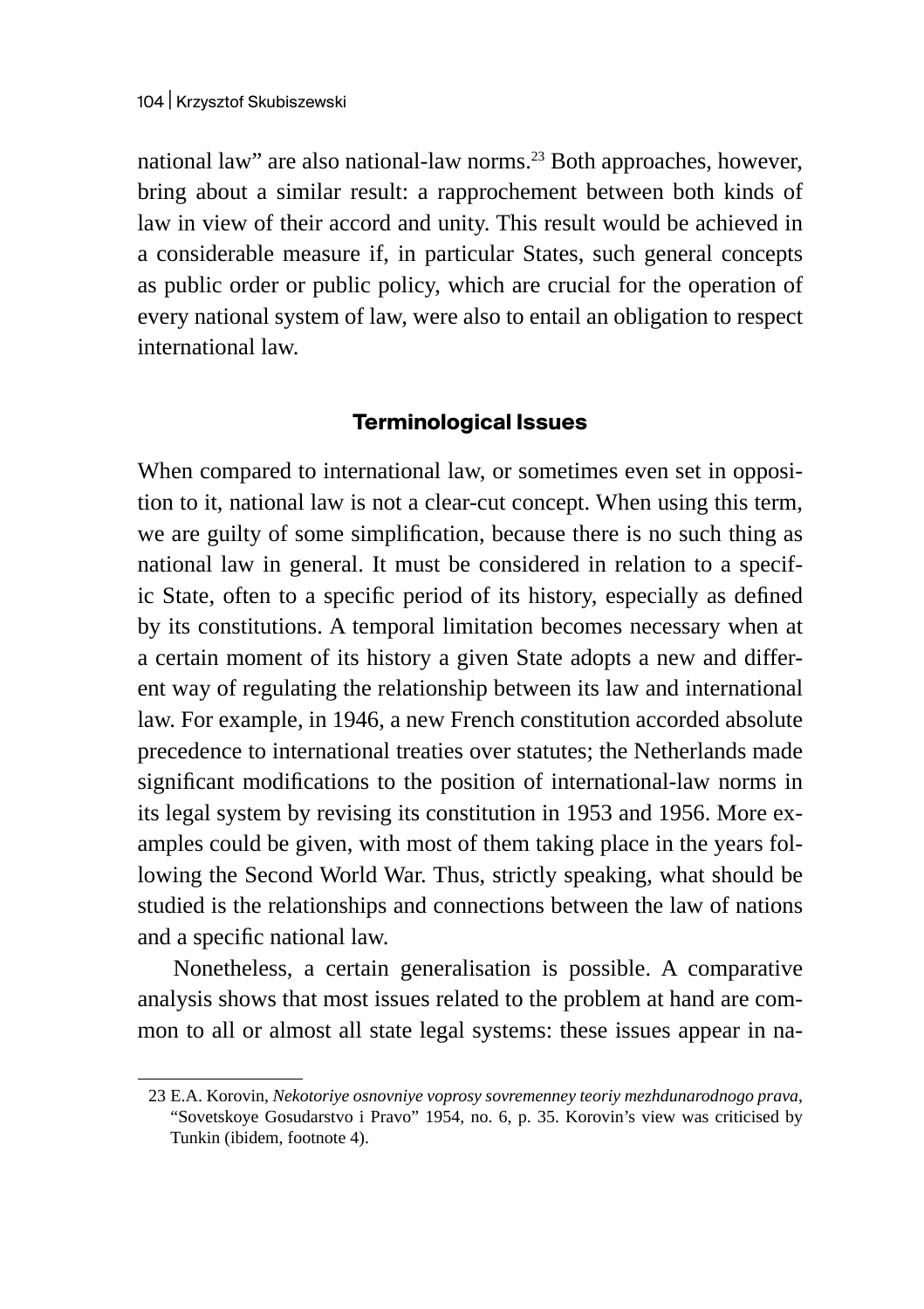tional legal orders regardless of the political system and are not a special feature of this or that socio-economic system. There are naturally unique issues which arise only in some States, as for instance the principle adopted in the decisions of English courts in the 18th century and upheld ever since— namely that the law of nations is part of national law, i.e. the law of England. This principle has been adopted by only few legal systems. Nevertheless, the fundamental issues are the same in various States; therefore, they can be discussed through reference to abstract "national law."

The Polish professional literature often uses the term "internal law" instead of "national law." The terminology in this case is to a certain extent conventional, so nothing prevents us from speaking and writing about "internal law" in the sense of the law of a given State. For the sake of full terminological symmetry, however, internal law should be contrasted not so much with international law as "external" law. The concept of "external state law" is a specific conception of the law of nations which boils down to it being denied the status of a separate legal order with respect to particular national legal systems. For this reason, the use of this concept is not recommended. "Internal law", juxtaposed or contrasted with international law, assumes the unity of all law. Since this law is "internal", it may be understood as only a part of a larger legal order, having its other external part. Meanwhile, the unity of all law in force around the world—the foundation of Kelsenian monistic construction—has yet to be proven and cannot be presupposed in advance by terminology. In our field, the term "internal law" is also employed in another sense: the proper law of an international organisation. Thus, for various reasons, it is better to use the term "national law."

While the use of the term "national law" as a general term does not present any difficulty, a number of doubts are raised by the detailed terminology associated with the problem under discussion. Legislators rarely explain the meaning of the expressions they use, but their meaning is vital for positioning international law in the legal order of a given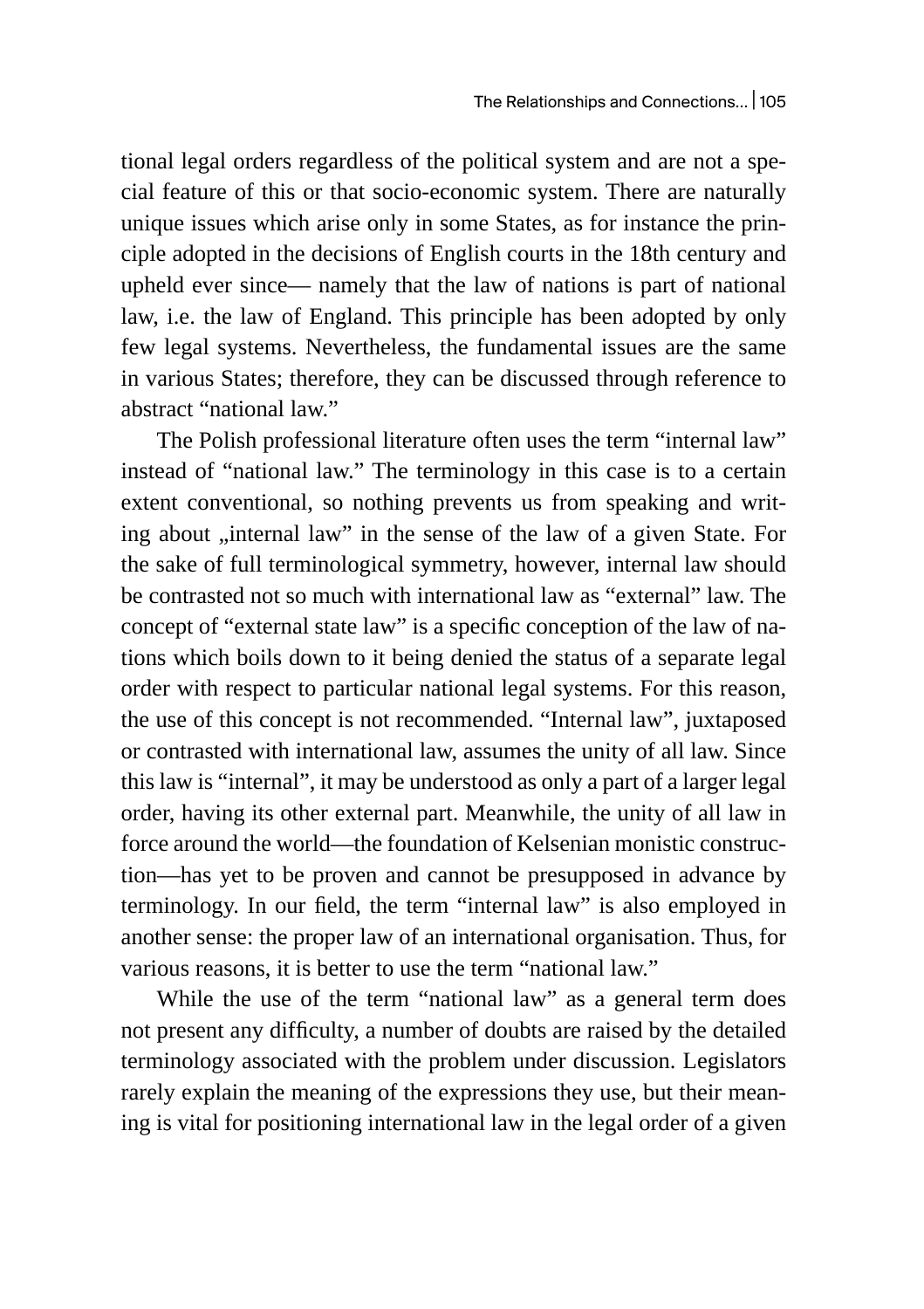State. The language of drafters is sometimes imprecise or downright misleading. The same term is used to designate different phenomena and vice versa—different terms are sometimes supposed to mean the same thing, but due to their diversity, they may suggest that there are various methods for incorporating international law into the national order. For instance, it is not uncommon for "transformation" to be given a very broad sense, meaning the general introduction of an international norm into the legal order of a State, rather than the one specific manner of reception that transformation is.

Another example of a term that is not always clear-cut is the "direct" binding force of international law and its force or effectiveness *ex proprio vigore.* It must be remembered that the directness or proper force are in most cases relative, because they depend as a rule on (albeit to various degrees) the tolerance of the national legal system, if not on an express national norm, with exceptions being rare. The latter include the law of war $24$ , in particular the law protecting war victims. It binds addressees at home regardless of whether and how it has been introduced into the internal legal order of a given State. Let's repeat, however, this or that exception does not alter the overall picture of the problem: international law does not equip itself with direct force within a State and in the relations arising there.

A contrary opinion was expressed by arbitrator Asser in the decision on the Warsaw power station case (1936):

A regularly concluded treaty is a source of objective law in the contracting States, having binding force in each of these States and in the international forum, and even when the rules of the treaty would contravene State statutes, preceding or subsequent to the date of its conclusion.<sup>25</sup>

<sup>24</sup> Cf. H. Mosler, *L'application*, footnote 20, p. 631.

<sup>25</sup> France vs. Poland, the arbitration award of 23 March 1936, concerning the amount of compensation, *Reports of International Arbitral Awards*, vol. 3, pp. 1688, 1696.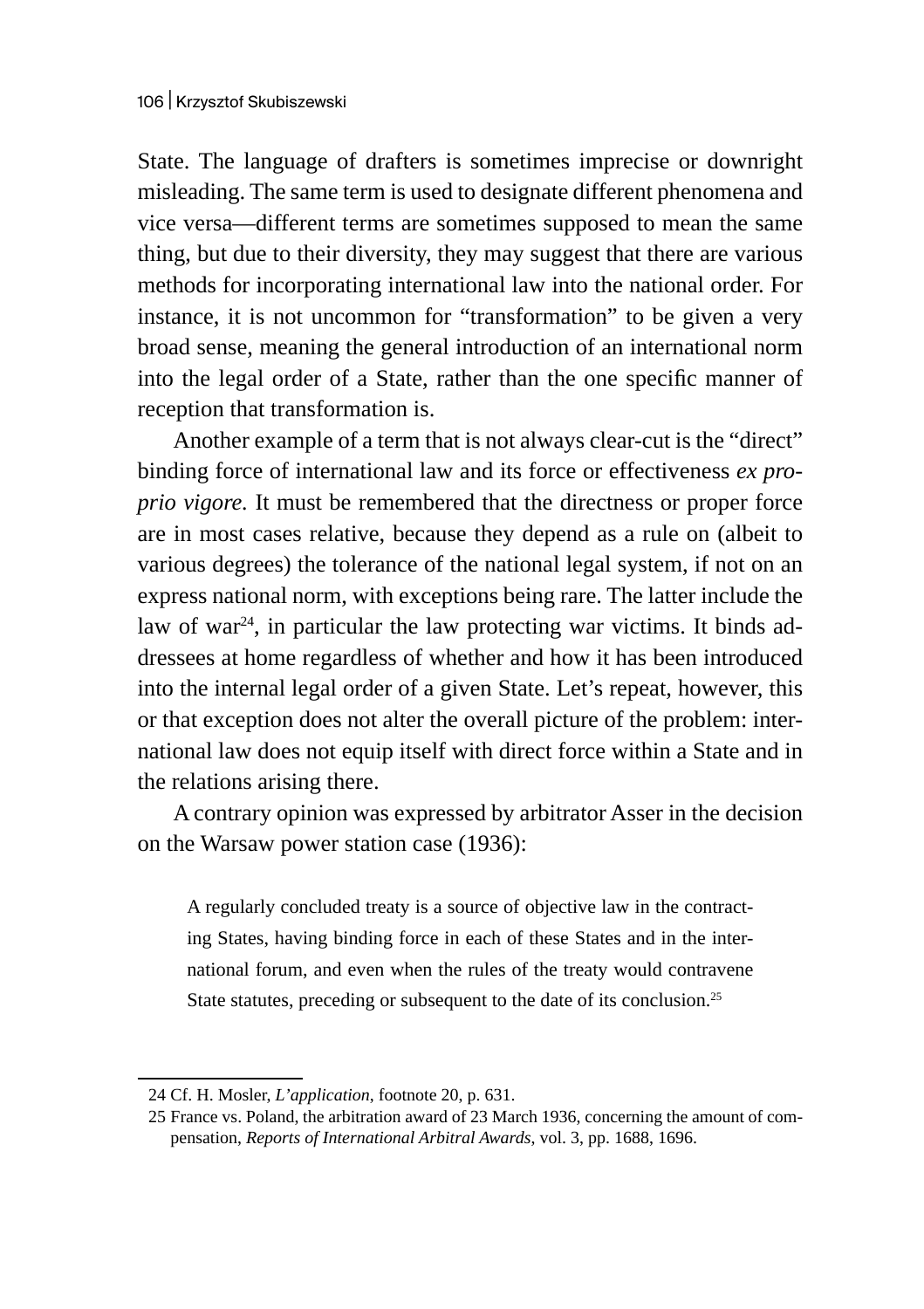However, the opinion of Asser may be considered to be at best a postulate; it does not reflect an international norm and the obligation of States following from it, nor does it represent the actual state of law in a number of States. Thus, the so-called direct binding force of international-law norms in a national legal order is characterised by the fact that they are not transformed into national norms or otherwise received into this order but nonetheless are binding within the State. Directness must be understood here as the absence of reception (in particular transformation) and not as the automatic binding force of the law of nations, all by itself, in intrastate relations, because as has already been mentioned, the direct binding force always has some support in national law. The law of nations itself does not suggest such a solution; it leaves the matter to States to decide.

The term "direct binding force" or more precisely "direct effectiveness" has yet another meaning. The point here is not the incorporation of an international-law norm into a national legal order (this has already been done), but whether, owing to its purpose or wording, a norm is enforceable within a State, i.e. organs may apply and addressees obey it without enacting additional executive provisions in that State (the problem of self-executing treaties).

These two meanings of "directness" with respect to the position of an international-law norm within the legal order of a State need to be carefully kept separate and distinguished.

Doubts may also arise in connection with the concept of the effectiveness of an international-law norm in national law. Since a norm is effective, it could be believed that it will always be enforced even when it finds itself in conflict with a national norm. Meanwhile, some authors writing on effectiveness pass over the problem of conflict and limit the meaning of effectiveness to the possibility of applying an internationallaw norm within a State. If this is what is meant, such authors should give up using the term "effectiveness" and, depending on what is actually meant, write about the binding force, application or observance of an international-law norm within a State. This would be especially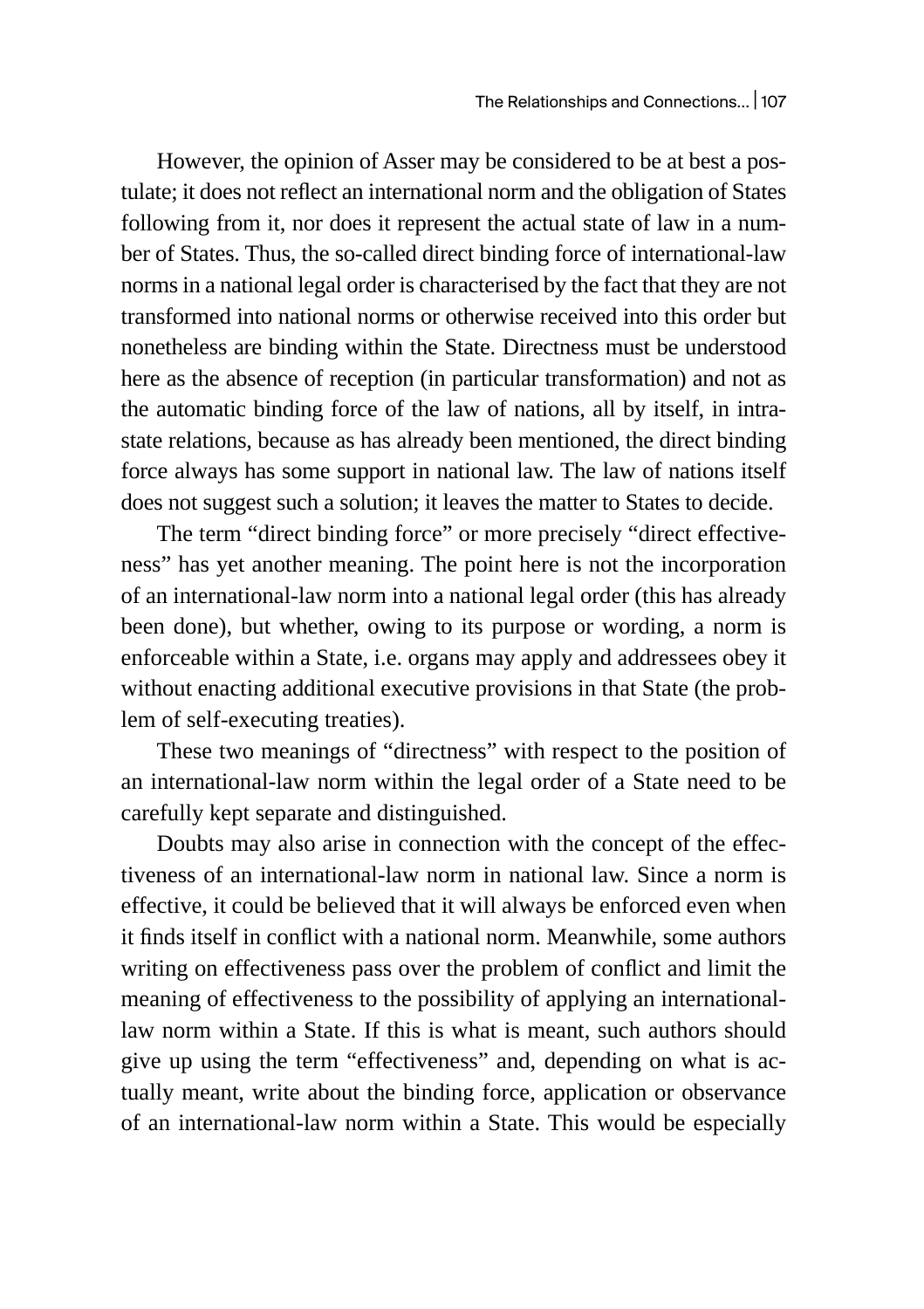recommended as legal theory has sufficiently defined and distinguished between these three concepts.<sup>26</sup>

The term "enforcement" of an international-law norm within a State means the emergence of a state of affairs postulated by a given international norm.27 Various measures will bring about such a result. Hence, the term is sometimes synonymous with the application or observance of a norm, while on other occasions it covers more or even all the measures which, in a given case will lead to implementing in a State what an international norm has prescribed.<sup>28</sup>

#### **References**

- Case no. 6/64, Flaminio Costa v. E.N.E.L., *Recueil de la Jurisprudence de la Cour*, 1964, vol. 10.
- Case of the *Alabama* (1872).
- De Vissecher P., *Les tendances internationales des constitutions modernes*, RC, 1952–1, vol. 80.
- Gagern H.C. von, *Critik des Völkerrechts. Mit praktischer Anwendung auf unsre Zeit*, Leipzig 1840.
- Golsgong H.' *Die europäische Konvention zum Schutze der Menschenrechte und Grundfreiheiten*, "Jahrbuch des öffentlichen Rechts" 1961, vol. 10.
- Guggenheim P., *Traité de Droit international public. Avec mention de la pratique internationale et suisse*, ti I, (2nd ed.), Genève 1967.
- Huber E.R., *Deutsche Verfassungsgeschichteseit 1789*, vol. 5: *Weltkrieg, Revolution und Reichserneuerung*, Stuttgart 1978.

<sup>26</sup> Cf. Z. Ziembiński, *Teoria prawa*, Warszawa–Poznań 1973, pp. 27–28, 117–120.

<sup>27</sup> Ibidem, pp. 119–120.

<sup>28</sup> The above article is a fragment of a larger work to be published in the future. It will conclude the research into the System of International Law conducted at the Institute of State and Law, Polish Academy of Sciences. Some views expressed in this article have already been published earlier, see especially the paper *Prawo międzynarodowe w porządku prawnym państwa* delivered at a conference in Warsaw in October 1977, Ossolineum 1980, p. 13.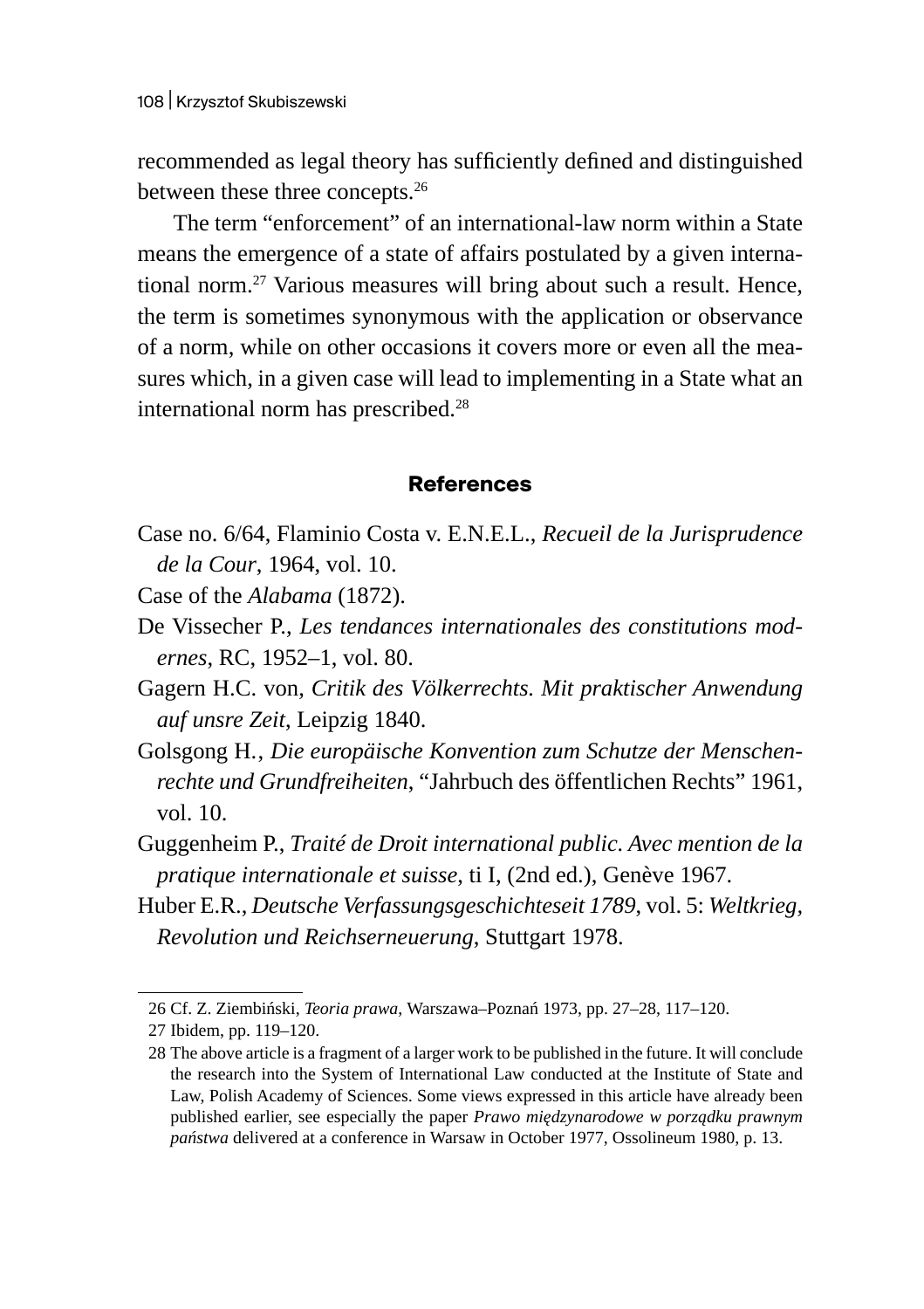- Kaufmann W., *Die Rechtskraft des internationalen Rechts und das Verhältnis der* Staatsgesetzgebungen *und der Staatsorgane zu demselben*, Stuttgart 1899.
- Kelsen H., *Les rapports de système entre le droit interne et le droit international public*, "Recueil des Cours" 1926-IV, vol. 14.
- Korovin E.A., *Nekotoriye osnovniye voprosy sovremenney teoriy mezhdunarodnogo prava*, "Sovetskoye Gosudarstvo i Pravo" 1954, no. 6.
- Lewin D.B., *Osnoionoje problemy mieżdunarodnogo prawa*, Moskwa 1958.
- Marek K., *Les rapports entre le droit international et le droit interne à la lumière de la jurisprudence de la Cour permanente de justice internationale*, "Revue Générale de Droit International Public" 1962, vol. 66.
- Mosler H., *L'application du droit international par les tribunaux*, RC, 1957–1, vol. 91.
- O'Connell D.P., *International Law*, vol. 1 (2nd ed.), London 1970.
- *Prawo międzynarodowe w porządku prawnym państwa*, delivered at a conference in Warsaw in October 1977, Ossolineum 1980.
- *Reports of International Arbitral Awards*, vol. 3.
- Reuter P., *Principes de droit international public*, RC, 1961–11, vol. 103.
- Scott J.B., *The Legal Nature of International Law*, "American Journal of International Law" 1907, vol. 1.
- The case of Exchange of Greek and Turkish Populations (1925), "Cour Permanente de Justice Internationale", B, no. 10, p. 20.
- The judgment of an Italian court in Ministry of Defence v. Ergialli, "International Law Reports" 1958–11, vol. 26.
- Triepel H., *Völkerrecht und Landesrecht*, Leipzig 1899.
- Tunkin G.I., *Osnovy sovriemiennogo miezhdunarodnogo prava*, Moskwa 1956.
- Wengler W., *Völkerrecht*, vol. 1, Berlin 1964.
- Winter J.A., *Direct Applicability and Direct Effect: Two Distinct and Different Concepts in Community Lazo*, "Common Market Law Review" 1972.
- Ziembiński Z., *Teoria prawa*, Warszawa–Poznań 1973.